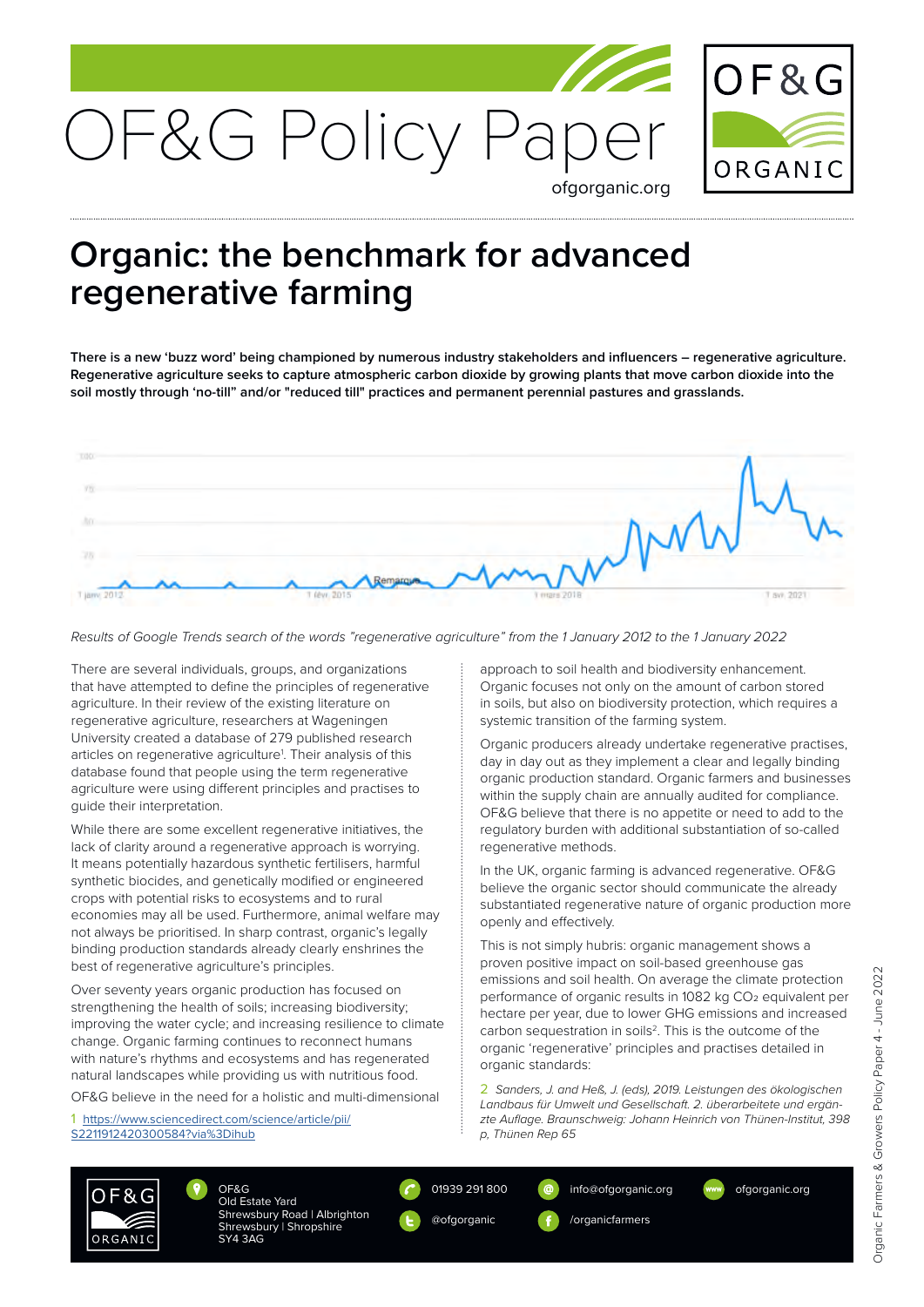#### **• Organic stores more carbon in the soil**

Soil organic matter content in arable soils has been declining across the UK, the main drivers being land management and climate3 . Many common practices of organic farming help to improve soil quality and fertility and contribute significantly to higher soil organic carbon sequestration compared to land under conventional management. The use of organic fertiliser like composted waste from livestock husbandry, improved crop varieties, crop rotations including legumes, reduced tillage and planting of cover crops contribute to increased carbon storage. A global analysis shows higher soil organic carbon stocks in land under organic management compared to land under non-organic management (by 3.5±1.1 tonnes of carbon per hectare) and to higher annual sequestration rates (up to 0.5±0.2 tonnes of carbon per hectare and year)<sup>4</sup>.

#### **• Mixed farming, including crops and grassland, reduces tillage**

Organic farming systems are characterised by mixed farming, with the inclusion of pasture in a multi-species rotation. This fertility building phase of the organic rotation is an important component of weed, pest and disease control and has a significant impact on the extent of cultivation. Typically, at least 50% of the organic rotational land area will be in fertility building pastures. Thus 50% of the farm is not cultivated at all. The organic approach consequently compares well with nonorganic 'minimum-tillage' or 'zero-till systems which require the use of hazardous herbicides and other synthetic pesticides.

#### **• 'Carbon farming' is synonymous with the term organic**

Carbon farming is a whole farm approach optimising carbon capture on working landscapes by implementing practices that are known to improve the rate at which CO2 is removed from the atmosphere and stored in plant material and/or soil organic matter. Organic principles and practices are explicitly rooted in an understanding of system dynamics and positive feedback processes that make a "regenerative" upward spiral of soil fertility and farm productivity possible.

#### **• Lower emissions due to avoiding synthetic fertiliser use**

The production, transportation and use of fossil fuel-based fertilisers requires very high energy inputs that significantly contribute to GHG emissions from agriculture. Since synthetic fertilisers are prohibited in organic agriculture the emissions associated with their manufacture and use are avoided when compared to non-organic systems. Studies show that the emission reduction potential by the absence of synthetic fertiliser use is around 20% of the global annual agricultural GHG emissions from agriculture5. Instead of being dependent on external fertiliser inputs, organic farming relies on seeking to close nutrient cycles through natural fixation of nitrogen, the recycling of organic manures and minimising nitrogen losses.

Furthermore, the reduced use of synthetic fertilisers (and pesticides) limits the negative impact of agricultural practices on air quality. Organic farming reduces emissions of ammonia, particulate matter, oxides of nitrogen, carbon and sulphur, as

3 *Stolte, J. et al (eds), 2016. Soil threats in Europe. EUR 27607 EN* 4 *Gattinger, A. et al, 2012. Enhanced topsoil carbon stocks under organic farming. Proceedings of the National Academy of Sciences, 109, 18226-18231*

5 *Scialabba, N., and Müller-Lindenlauf, M., 2010. Organic agriculture and climate change. Renewable Agriculture and Food Systems, 25(2), 158-169*

well as volatile organic compounds and pathogens, which all have adverse effects on human health

#### **• No plant protection chemicals**

The use of synthetic plant protection agrochemicals (insecticides, herbicides, fungicides etc.) is prohibited in organic farming so their impact on agricultural ecosystems is removed and biodiversity and soil health are both protected. The production of pesticides requires a considerable use of energy, organic farming avoids the emissions associated with their production. In addition, the avoidance of pesticides improves water quality avoiding the potential detrimental effects on aquatic species. The restricted use of veterinary drugs in organic livestock systems also reduces their impact on water resources.

#### **• Lower energy input to organic systems**

Organic agriculture bases its production on on-farm natural processes instead of being dependent on external inputs derived from fossil fuel. Nitrogen fixing legumes, such as clover-grass leys and beans, and the use of organic manure, help to build soil fertility and recycle nutrients<sup>6</sup>. Overall, organic agriculture shows a lower energy use per hectare and per unit of product. Studies suggests that around 15% less energy are consumed in organic agriculture per unit produced<sup>7</sup>. A study in Switzerland shows that even though organic farming may use more machinery (for example for mechanical weeding), the energy demand per hectare was 22% -35% lower per year than in non-organic farming, whilst per kilo of harvested dry matter its reduced energy demand ranged from 2% to 17%<sup>8</sup>.

#### **• Lower nitrous oxide emissions from soil**

The use of synthetic fertiliser also contributes to emissions of nitrous oxide. One kilo of N2O warms the atmosphere about 300 times the amount that a kilo of CO<sub>2</sub> does over a 100year timescale. Its potency and relatively long life make N2O a dangerous contributor to climate change<sup>9</sup>. Whilst nitrous oxide from soils can be released in all farming systems, the application of synthetic fertiliser increases the emission from the farm's fields<sup>10</sup>. Studies show a reduction of 40% nitrous oxide emissions per hectare for organic systems when compared to non-organic<sup>11</sup>. Avoiding the use of synthetic nitrogen fertilisers is an effective way of reducing emissions from this source. Nitrate leaching is also shown to be reduced by 28-39% in organically farmed systems.

7 *Scialabba, N. and Müller-Lindenlauf, M., 2010. Organic agriculture and climate change. Renewable Agriculture and Food Systems, 25(2), 158-169.* 

8 *Nemecek et al, 2011. Life cycle assessment of Swiss farming systems. I. Integrated and organic farming. Agricultural systems, 104, 217-232*

9 [https://insideclimatenews.org/news/11092019/nitrous-oxide-cli](https://insideclimatenews.org/news/11092019/nitrous-oxide-climate-pollutant-explainer-greenhouse-gas-agriculture-livestock/)[mate-pollutant-explainer-greenhouse-gas-agriculture-livestock/](https://insideclimatenews.org/news/11092019/nitrous-oxide-climate-pollutant-explainer-greenhouse-gas-agriculture-livestock/)

10 *Sanders, J. and Heß, J. (eds), 2019. Leistungen des ökologischen Landbaus für Umwelt und Gesellschaft. 2. überarbeitete und ergänzte Auflage. Braunschweig: Johann Heinrich von Thünen-Institut, 398 p, Thünen Rep 65*

11 *Skinner, C. et al, 2019. The impact of long-term organic farming on soil-derived greenhouse gas emissions. Scientific Reports, 9:1702*





<sup>6</sup> *Sanders, J. and Heß, J. (eds), 2019. Leistungen des ökologischen Landbaus für Umwelt und Gesellschaft. 2. überarbeitete und ergänzte Auflage. Braunschweig: Johann Heinrich von Thünen-Institut, 398 p, Thünen Rep 65*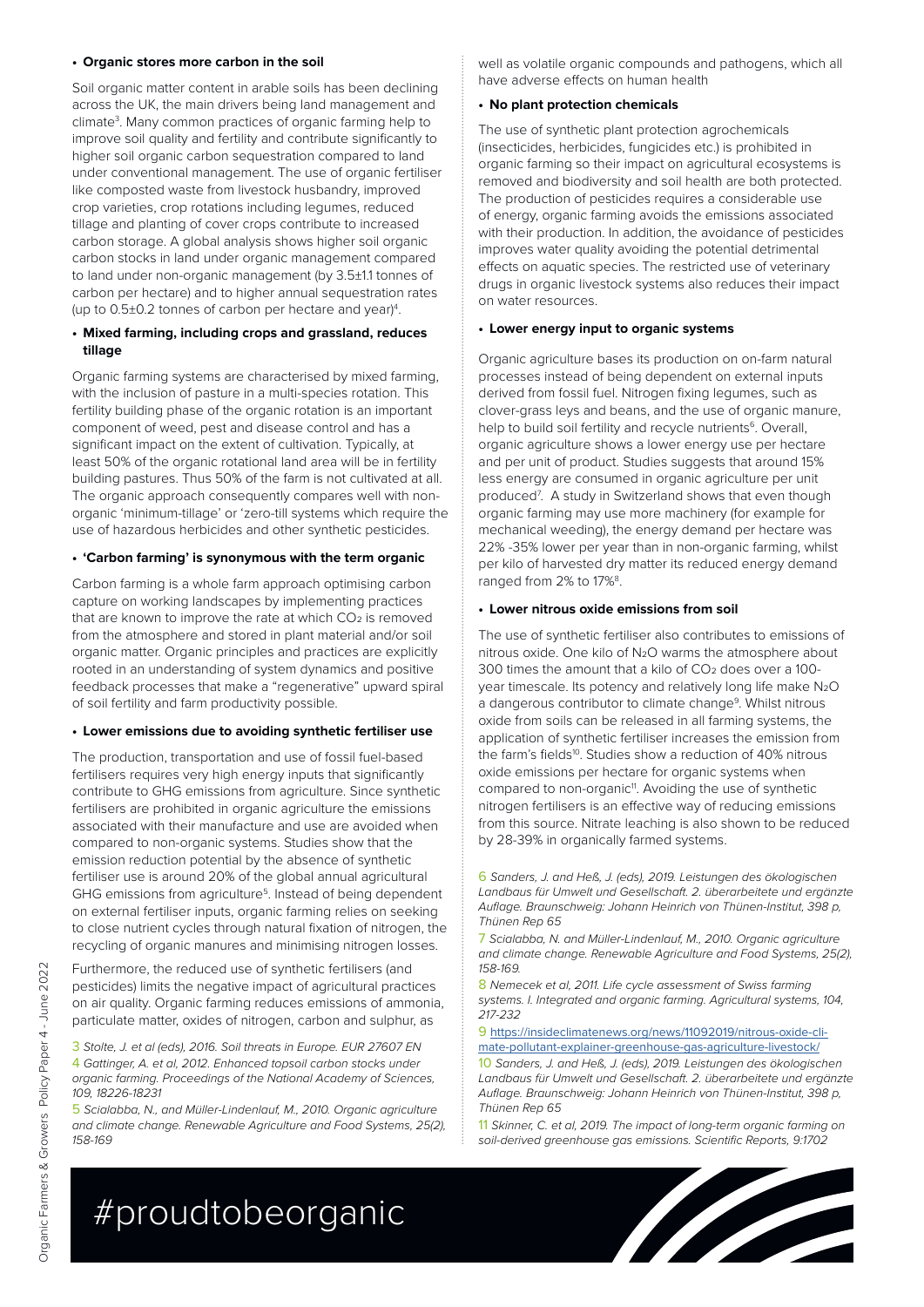#### **• Reduced emissions from livestock**

Besides nitrous oxide emissions, methane from enteric fermentation is acknowledged as the primary source of the GHG emissions from agriculture, not least because methane has a climate change impact four times greater than carbon dioxide. Organic farming sets clear rules on how many animals are allowed per hectare, with the objective of not exceeding the holding capacity of the land. In addition to reducing methane emissions, this means that fewer animals reduce emissions resulting from livestock, including from manure management. 61% of UK organic land is permanent pasture and meadows, mostly used for grazing organic livestock<sup>12</sup>. Additionally, animals in organic systems are kept outside and allowed to graze as much as possible. Organic regulation also requires 60% of the feed to come from the farm or its region. Use of cattle breeds for both milk and meat that are appropriate to organic feeding and housing regimes can decrease the emission per unit of products derived from ruminants<sup>13</sup>. Ruminants are well suited to organic farming systems.

#### **• Improved manure management**

Manure management accounts for around 15% of the agricultural GHG emissions<sup>14</sup>. Improved techniques, such as manure composting, often used in organic agriculture, can reduce emissions of nitrous oxide by 50% and of methane by 70%15. Reduced emissions from aerobic manure management in organic systems aims to limit methane emissions that are associated with anaerobic processes.

#### **• Organic supports ecosystem functions, protecting biodiversity, soils and water**

Biodiversity is a vitally important basis for the functioning of many ecosystem processes and functions. For example, the positive impact of organic farming on crop pollination in fruit production increases fruit yield and reduces loss due to misshapen fruit<sup>16</sup>. Organic cultivation increases natural pest control in various cases compared to non-organic cultivation<sup>17</sup>.

Soil health is the foundation of organic farming. Several features of a healthy soil, rich in diversity, are observed in soils under organic management, including improved soil structure, soil erosion prevention and flood protection. Organic soils have better soil aggregate stability due to their higher humus content and a higher water infiltration rate (by up to 137%)<sup>18,19</sup>.

#### 12 [https://www.gov.uk/government/statistics/organic-farming-statis](https://www.gov.uk/government/statistics/organic-farming-statistics-2021)[tics-2021](https://www.gov.uk/government/statistics/organic-farming-statistics-2021)

13 *IFOAM EU and FiBL, 2016. Organic farming, climate change mitigation and beyond. Reducing the environmental impacts of EU Agriculture*

14 *EEA, 2021. Greenhouse gas emissions from agriculture in Europe* 15 *Scialabba, N. and Müller-Lindenlauf, M., 2010. Organic agriculture and climate change. Renewable Agriculture and Food Systems, 25(2), 158-169*

16 *Andersson, G. et al, 2012. Organic Farming Improves Pollination Success in Strawberries. PLoS ONE 7(2), e31599*

17 *Tuck, S. et al, 2014. Land-use intensity and the effects of organic farming on biodiversity: a hierarchical meta-analysis. Journal of Applied Ecology 51, 746-755*

18 *Siegrist, S. et al, 1998. Does organic agriculture reduce soil erodibility? The results of a long-term field study on loess in Switzerland. Agriculture, Ecosystems and Environment 69, 253-264*

19 *Sanders, J. and Heß, J. (eds), 2019. Leistungen des ökologischen Landbaus für Umwelt und Gesellschaft. 2. überarbeitete und ergänzte Auflage. Braunschweig: Johann Heinrich von Thünen-Institut, 398 p, Thünen Rep*

Consequently organic soils are better protected against erosion resulting from heavy rainfall. Soil erosion and soil loss were 22% and 26% lower respectively in organic farming compared to non-organic<sup>18</sup>.

Soils on organic farms mineralise 30% more nitrogen from a green manure during drought than soils from non-organic farming<sup>20</sup>. The rich biodiversity present in soils under organic management results in active soil life and a diverse range of beneficial fungi which together can reduce pathogens and pests in soils21,22. Organic farming has the potential to protect ground and surface-water from pollution by fertilisers and pesticides.

### **Summary**

Fundamentally, organic is advanced regenerative agriculture. In the face of significant climate and biodiversity challenges, organic provides a holistic and multi-dimensional approach that delivers tangible benefits. Not only that, the legally binding organic standards also already enshrine regenerative principles. Currently there is no other formal standards based framework for regenerative agriculture.

It is essential that our focus and intent remains razor sharp. A proliferation of schemes under the guise of 'regenerative' will add confusion. The government's consistent failure to embed organic within evolving policy is evidence of this.

The **[OF&G Organic Manifesto](https://ofgorganic.org/news/of-g-manifesto-championing-organic-within-agricultural-policy)** presents a clear case for organic to be included in agriculture policy. This paper sets out how organic offers a regenerative system because of:

- Organic stores more carbon in the soil
- Mixed farming, including crops and grassland, reduces tillage
- 'Carbon farming' is synonymous with the term organic
- Lower emissions due to avoiding synthetic fertiliser use
- No plant protection chemicals
- Lower energy input to organic systems
- Lower nitrous oxide emissions from soil
- Reduced emissions from livestock
- Improved manure management
- Organic supports ecosystem functions, protecting biodiversity, soils and water

Effectively tackling environmental issues requires a clear, consolidated and systematic approach such as organic.

There is a clear and undisputed correlation between organic and regenerative in terms of practices, outputs, impact and intent. Organic sets benchmark standards for advanced regenerative farming and deserves acknowledgement as such.

*Relevant text and references in this document are used with the permission of IFOAM OE.*

20 *Lori, M. et al, 2018. Distinct nitrogen provisioning form organic amendments in soil as influenced by farming system and water regime. Frontiers in Environmental Science, 1-14*

21 *Mäder, P., et al, 2002. Soil fertility and biodiversity in organic farming. Science 296, 1694-1697*

22 *Klingen, I. et al, 2002. Effects of farming System, field margins and bait insect on the occurrence of insect pathogenicfungi in soils. Agriculture, Ecosystems and Environment 91, 191-198*

# #proudtobeorganic